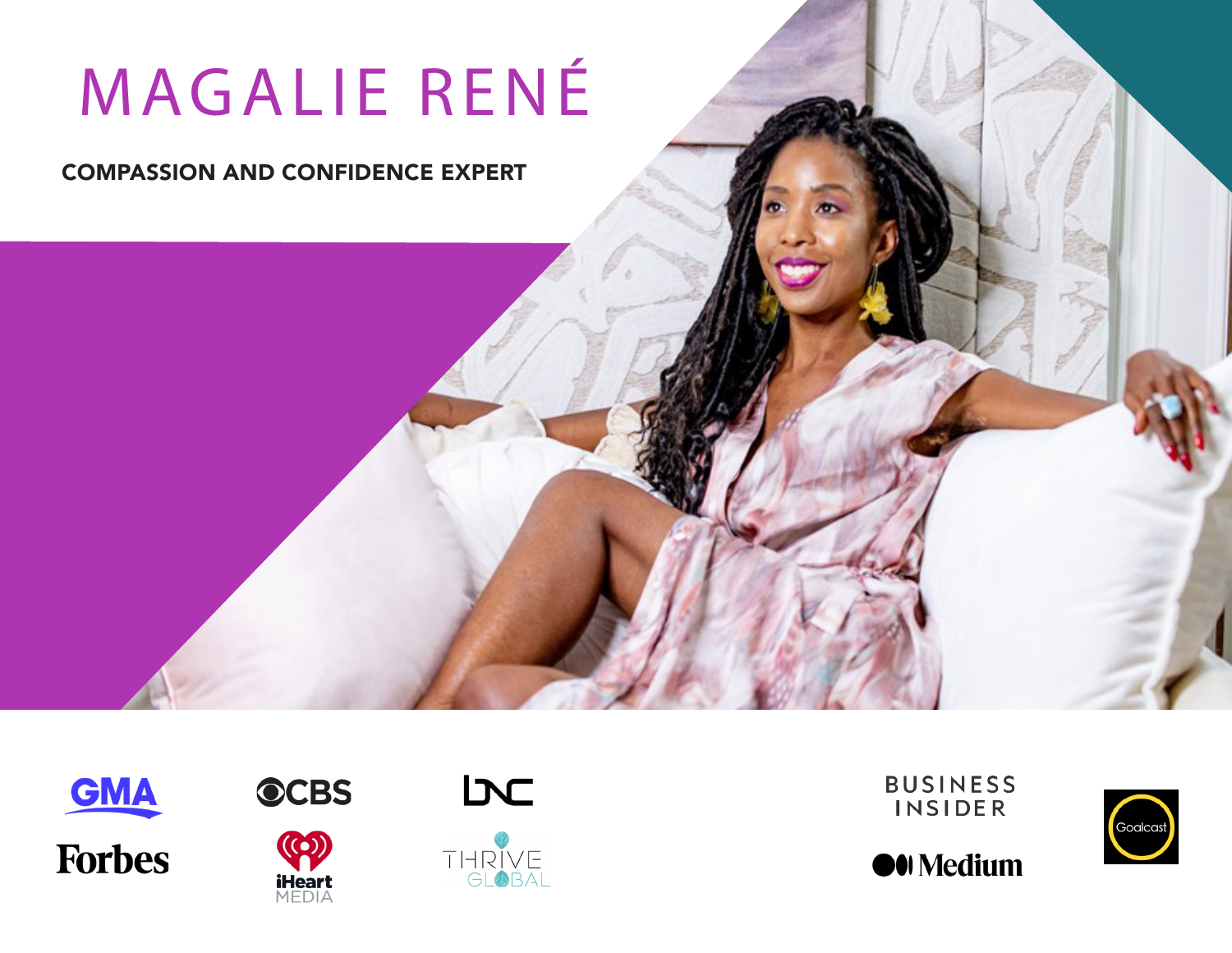

MAGALIE RENÉ is a Compassion & Confidence Expert, CEO of Workplace Catalyst, and a Transformational Coach. She activates compassion, authenticity, and impact in organizations, executives, and entrepreneurs.

Her business coaching applies a unique blend of growth-mindset, along with business and marketing strategy. Magalie supports leaders in finding the confidence to successfully transition careers, launch their businesses, and shift their habits to create epic results.

Through Workplace Catalyst™ her team of powerful facilitators offer interactive, thought-provoking workshops, and curriculums that bridge compassionate leadership, well-being and belonging.

She has worked with Fortune 500 companies, the renowned Ford Foundation, and clients including Publicis Groupe, Senator Mark Kelly, Kaiser Permanente, Live Nation, California Institute of Technology (Cal Tech), Eventbrite, and more. Magalie has been featured on Good Morning America, CBS News, Forbes.com, KTLA, Cosmopolitan Magazine, and The Ladders, among others.

As the founder of "Find Your Shine," she hosts transformational events and courses for entrepreneurs and business leaders, inspiring them to conquer fear and share their message.

When she's not speaking, writing, or coaching executive leadership, you can find the native Brooklynite on a walk, in her cities of residence (Los Angeles and Palm Springs) with her dog Prince.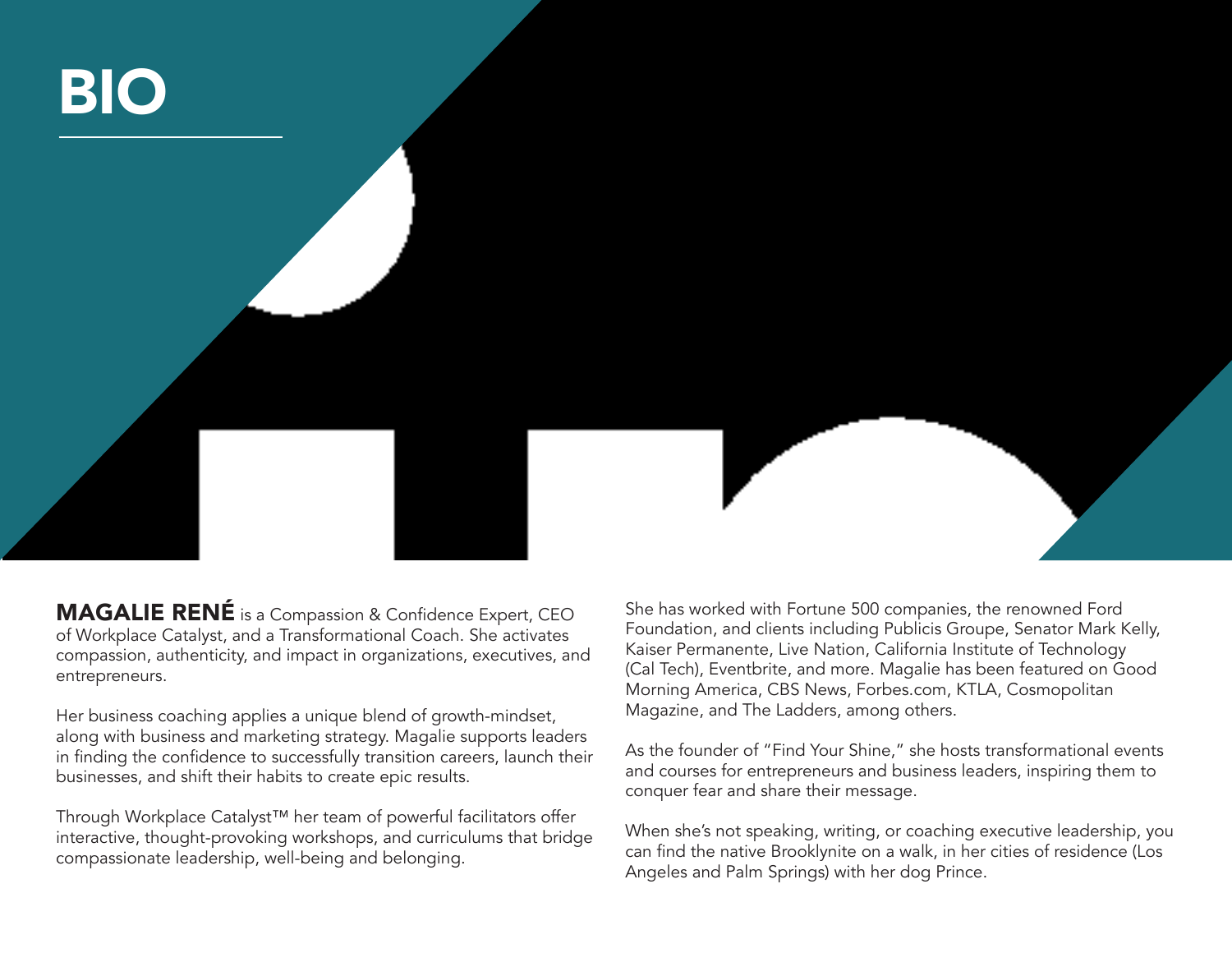# **QUOTES**

"Compassionate Leadership is focused on humanity, and to be truly effective in today's age, leaders must operate with people in mind. This includes a genuine concern for people's growth, efficiency, and productivity."

"Compassionate Leadership is needed now more than ever to move an organization forward in a truly effective and productive way as leaders focus on who they are BEING as they go about doing the important work of leading."

"What differentiates a good leader or boss from greatness is compassion. As a Compassionate Leadership Expert, I am proud to teach companies and leaders how to operate with people in mind, including their growth, efficiency and productivity."

"In order to be a compassionate leader, one must be attentive, understanding, empathetic, committed to inclusivity, and moreover supportive. Compassionate Leadership is responsible for rapid company growth while providing a competitive marketplace advantage."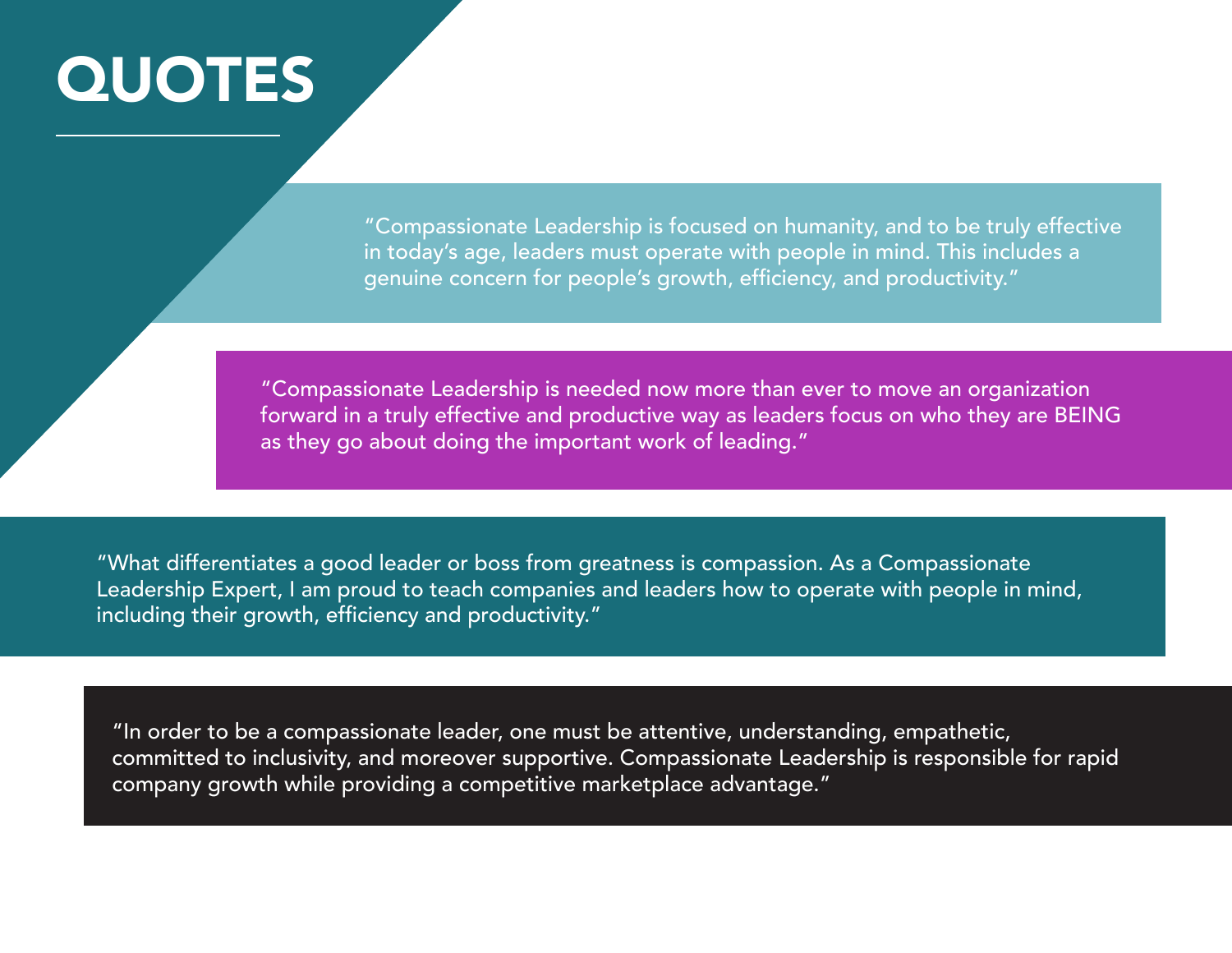## LET'S CONNECT

magalierene.com workplacecatalyst.com

K1

### The future is compassionate.

HELPING ORGANIZATIONS, EXECUTIVES, AND ENTREPRENEURS BE COMPASSIONATE AND CONFIDENT

OUR PROGRAMS ARE: PRACTICAL • EXPERIENTIAL • INSPIRING • FUN

#### FEATURED PROGRAMS:

Compassionate leadership development • The Road To Re-Entry • DEI Leadership Ideation • More than a Checkbox: DEI Recruiting & Hiring • Conquering Imposter Syndrome for Managers & Executives

#### INDIVIDUAL PROGRAMS:

Find Your Shine: Courage & Confidence Master Class

- Give Your Vision A Voice Careerview Mirror
	- Divorce to Destiny

#### **COMPASSION**

Skills that are critical for creating connection, collaboration, success, and stability - especially in times of great change.

#### WELL-BEING

Wellness through self-compassion. Programs that address self-care, stress reduce, and mindfulness practices to gracefully navigate today's world.

#### BELONGING

Programming that brings empathy and compassion to Diversity, Equity, and Inclusion (DEI) for change that lasts.